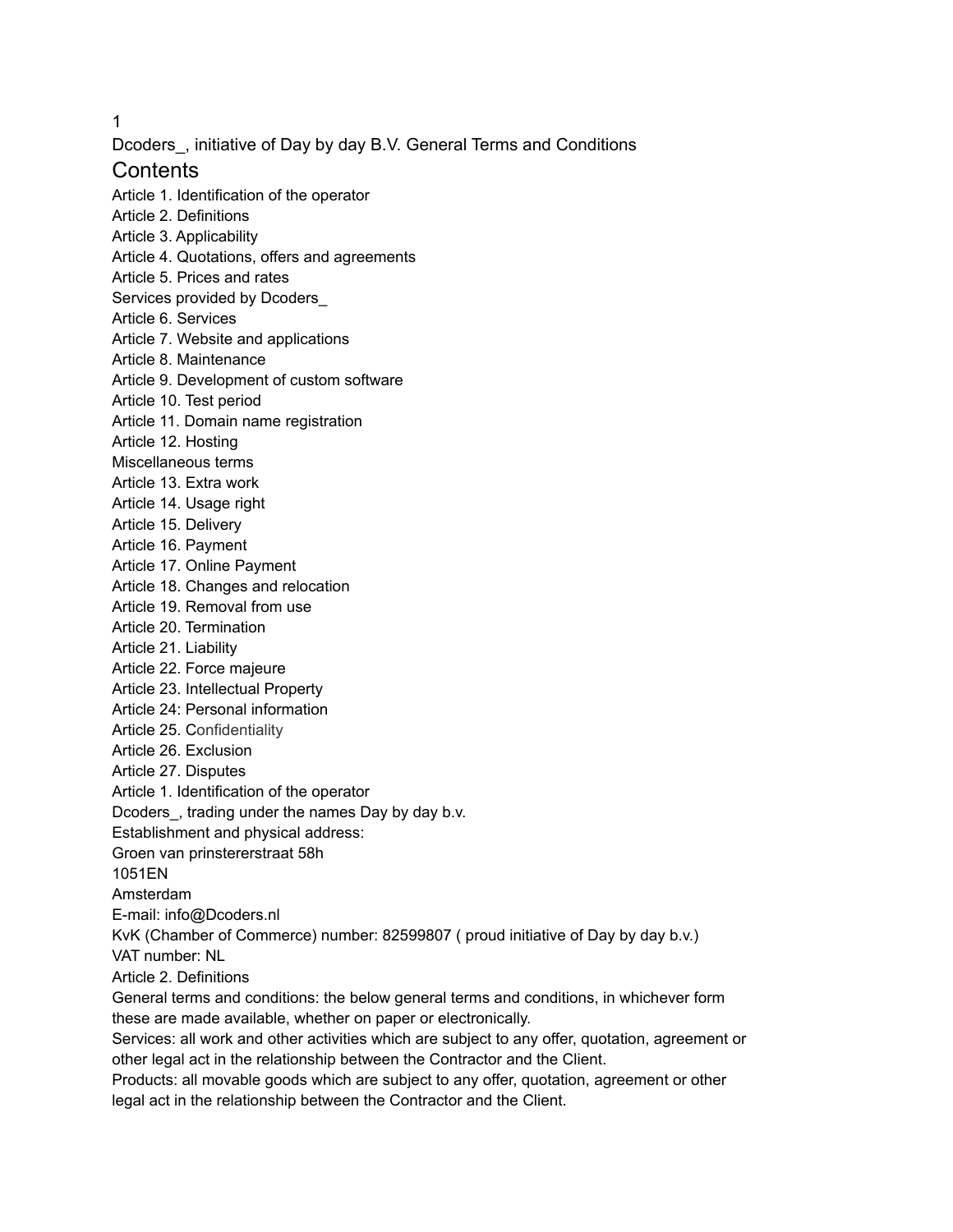Agreement: the agreement between the Contractor and the Client based on which the Contractor provides Services for the benefit of the Client.

Client: person or legal entity who signs or has signed an agreement with the Contractor, or for the benefit of whom the legal act is/shall be performed based on which the Services shall be provided to this party.

Contractor: the legal entity described in Article 1 of these general terms and conditions. Website: any virtual location on the World Wide Web or similar form of access to or provision of information through which Services or information are provided, including www.van-ons.nl and any other site which is registered under the name of the Contractor. 2

SIDN: Stichting Internet Domeinnaam Registratie.

Hosting: providing disk space for a website and/or application on a server belonging to the Contractor and providing disk space for e-mail messages.

Programming: any instructions recorded on suitable media, whether readable by machines or not, for the functioning of any automated feature or for the processing of information therein, as well as any documentation directly referring thereto including preliminary and descriptive design materials.

Software: all programming, scripts and code, together with the layout of the interface and included files: images, animations, videos and sound files.

Article 3. Applicability of the general terms

1. The general terms and conditions shall be applicable to and part of any offer, quotation,

> agreement or other legal act, whether these are made orally, in writing, electronically or in any

other form, regarding delivery of Services by the Contractor to or for the benefit of the Client.

2. The general terms and conditions shall also be applicable to Services for which the Contractor has entirely or partially involved third-party services and supplies these, whether processed or unprocessed, to the Client, as well as to Services provided by a third party to the Client in the execution of the offer, quotation, agreement or other legal act commissioned by the Contractor.

3. Any exceptions or amendments to these general terms and conditions shall only be valid if these are expressly agreed upon in advance and in writing by the Contractor and the Client. 4. The Contractor and the Client shall expressly reject the applicability of any potential general (purchase or sale) terms and conditions from the Client.

5. If and insofar as any condition in the general terms and conditions is declared null and void, all other conditions of the general terms and conditions shall remain in full effect. The Contractor and the Client shall then agree upon a new condition to replace the nullified/voided condition, respecting as much as possible the essence and purpose of the nullified/voided condition.

6. In case of any ambiguity about the interpretation of one or more of the conditions in these general terms and conditions, or a situation arises between the parties which is not covered in these general terms and conditions, the interpretation shall be made "in the spirit" of these conditions.

7. Should the Contractor not always require strict compliance with these terms and conditions, this does not mean that the conditions shall no longer be applicable, or that the Contractor should lose to any degree the right in other cases to require strict adherence to the conditions of these terms and conditions.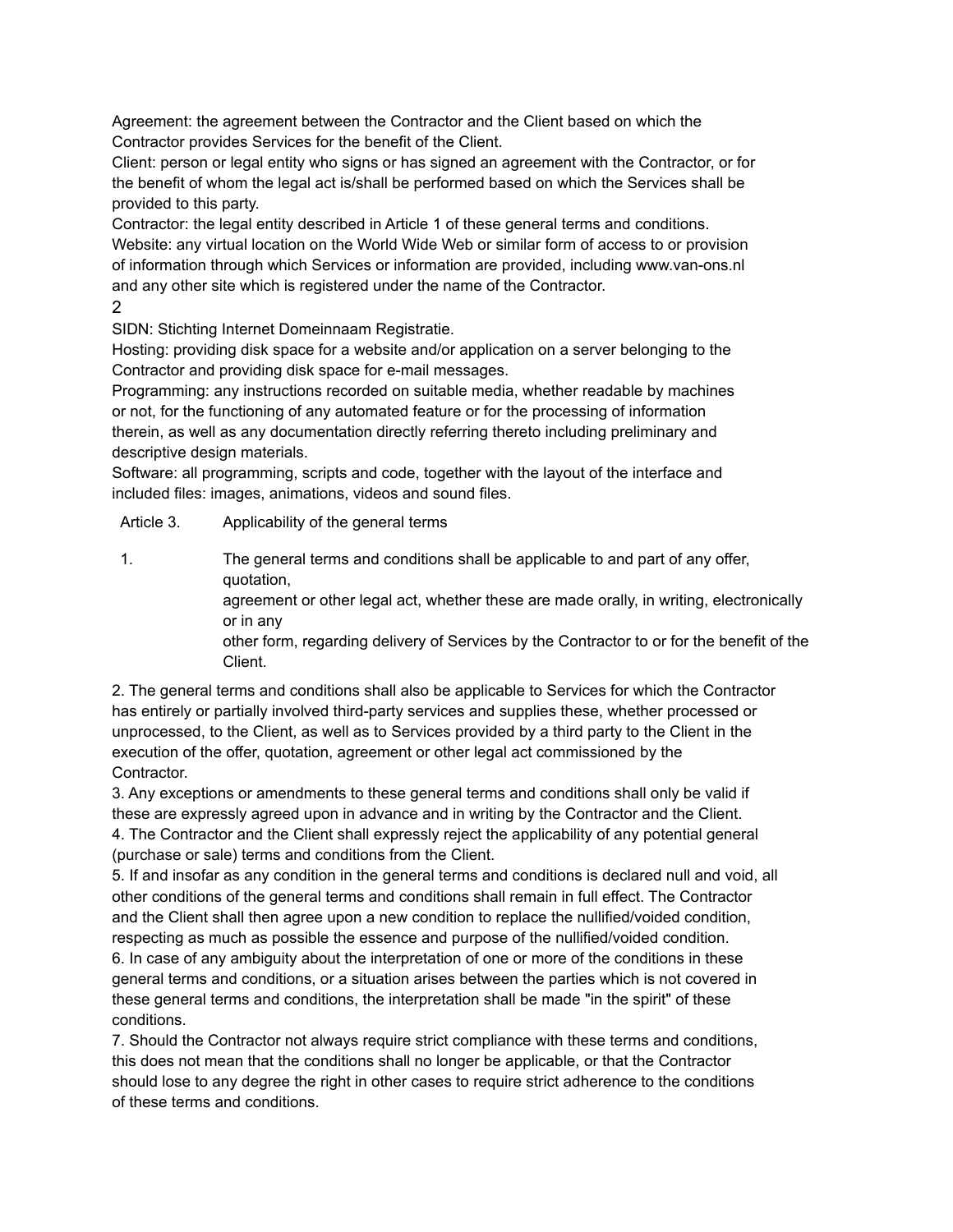8. The Contractor shall at all times be entitled to amend these terms and conditions. Amendments shall also apply to existing agreements, subject to a period of 30 days after written notification of the change. Should the Client have a compelling reason not to accept an amendment to the terms and conditions, he may, up to the date on which the new terms shall take effect, terminate the agreement by this date or on the date of receipt of the notice if it falls after the effective date of the change, after communicating the compelling reason. In this case there shall be no (partial) refund of any previous payment.

9. In the case of discrepancies, the Dutch text shall at all times take precedence over any translation.

| Article 4.     | Quotations, offers and agreements                                                                                                                                                                        |
|----------------|----------------------------------------------------------------------------------------------------------------------------------------------------------------------------------------------------------|
| $\mathbf{1}$ . | Quotations from the Contractor shall be valid for<br>the period stated in the quotation. Should no<br>period be indicated, the quotation shall be valid up<br>to 14 days after the date the quotation is |

made.

2. All offers from the Contractor shall be non-binding unless expressly stated otherwise in writing.

3. Agreements shall be established when the Contractor confirms the Client's written acceptance of the quotation or offer, or at the moment that the Contractor begins execution of the agreement.

4. Should the Client's commission differ (on secondary items) from the offer given in the quotation, the Contractor shall not be bound by it. The agreement shall not be established pursuant to the differing commission, unless the Contractor indicates otherwise.

5. The Contractor shall not be obligated with regard to complex offers to execute part of the commission for a corresponding part of the submitted price. Offers and quotations shall not apply automatically to future orders.

6. Additions and changes to the agreement may only be made in writing.

7. The agreement to the provision of Services shall be made for 12 months or the duration of a commission, unless otherwise agreed.

3

8. The Contractor shall be entitled to transfer his rights and obligations arising from the agreement to third parties upon written notice to the Client. The Client may only transfer his rights and obligations under the agreement upon prior written consent of the Contractor, whose permission shall not be withheld unreasonably, at which point the Contractor may propose additional terms.

9. Parties explicitly preclude the enforcement of Title 5 Section 2B of Book 6 of the Civil Code. 10. All agreements between the parties shall be made in Dutch.

11. Should the Client comprise multiple (legal) entities which for the provision of the commission act together, each of them shall be jointly and severally liable for the fulfilment of these obligations.

12. The Client shall be responsible for the accuracy and completeness of the information provided on which the Contractor has fully or partially based his offer. The Client must always exercise the utmost care that the requirements which the Contractor must meet are correct and complete. Any information submitted in drawings, pictures, catalogues, websites, quotations, advertising material, standardization sheets, social media, etc. are non-binding for the Contractor, unless the Contractor expressly states otherwise in writing.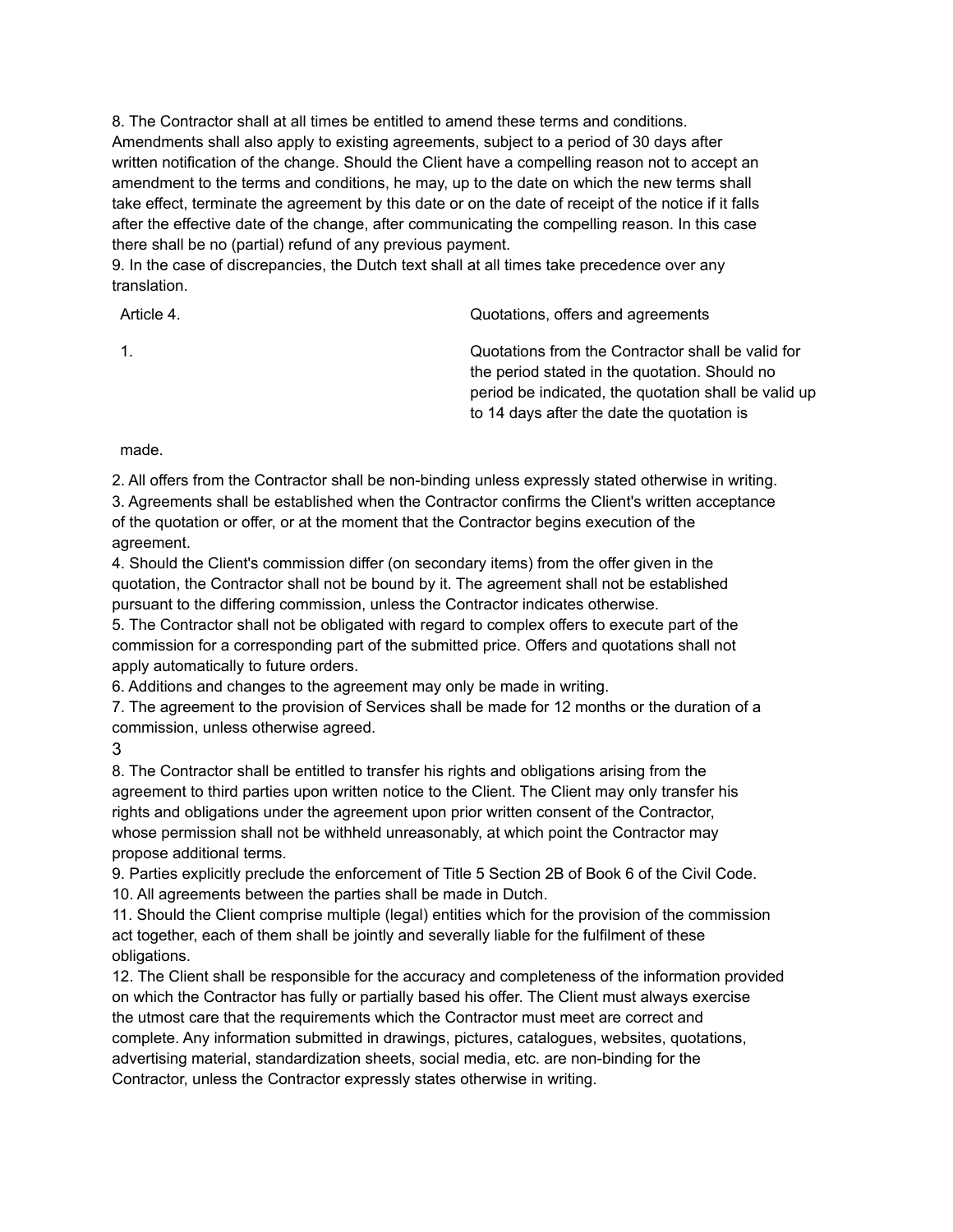13. The relevant documents and information from the Contractor's administration or systems shall serve as evidence of the work executed by the Contractor, without prejudice to the right of the client to provide evidence to the contrary.

### Article 5. Prices and rates

1. All prices and rates referred to or mentioned by the contractor shall be in euros and exclusive of value-added tax (VAT) and exclusive of any other government duties, as well as transportation, delivery, administration, travel and accommodation costs, unless expressly stated otherwise.

2. All budgets and estimates given by the Contractor shall be indicative, unless stated otherwise. The Client may derive no rights from these.

3. Any available budget communicated by the Client to the Contractor shall not apply as a (fixed/ maximum) price agreed between the parties to the work performed by the Contractor. Only if this has been agreed between the parties shall the Contractor be required to inform the Client of any risk of exceeding any indicated estimate or budget by the Contractor.

4. The Client shall be required to make all payments in euros, unless expressly stated otherwise in writing.

5. The Contractor shall at all times be entitled to adjust his prices and rates. The announced price changes shall take effect 1 month after notification thereof.

6. The Client shall be entitled to terminate the agreement before the date on which the price change takes effect, provided the increase is more than 10%. Cancellation must be received by registered mail. The right to terminate the agreement no longer applies should an agreement be reached by both parties that the applicable prices and rates be adjusted in accordance with an index or other benchmark agreed between the parties.

7. The Contractor shall be entitled to pass on to the Client all price increases at his suppliers.

8. All prices on the Contractor's website and in quotations, e-mails and other documents shall be subject to typos and typographical errors.

### Services of Dcoders\_

Article 6. Services

1. An accepted commission shall only indicate a best efforts obligation on the part of the Contractor. The Contractor shall be required to execute commissions to the best of his knowledge and ability, taking into account the state of technology and in accordance with the requirements of good workmanship. When executing advisory commissions, the Contractor shall be obligated to take due care in dealing with the Client's interests.

2. The Contractor shall be entitled to delegate granted commissions under his responsibility to be executed by a staff member(s) and/or an engaged third party or parties only under the conditions as defined in Article 21 (liability). The applicability of Article 7:404, 7:407 paragraph 2 and 7:409 of the Civil Code shall be expressly precluded.

3. The Contractor shall not be responsible and/or liable if any work based on advice results in any of the Client's commissions not being completed within the established budget, the established timeframe and/or any other established conditions.

4

4. Should the agreement be executed in phases, the Contractor may suspend execution of the parts belonging to a following phase until the Client has approved the results of the preceding phase in writing.

5. The Client shall ensure that all information which the Contractor has indicated are imperative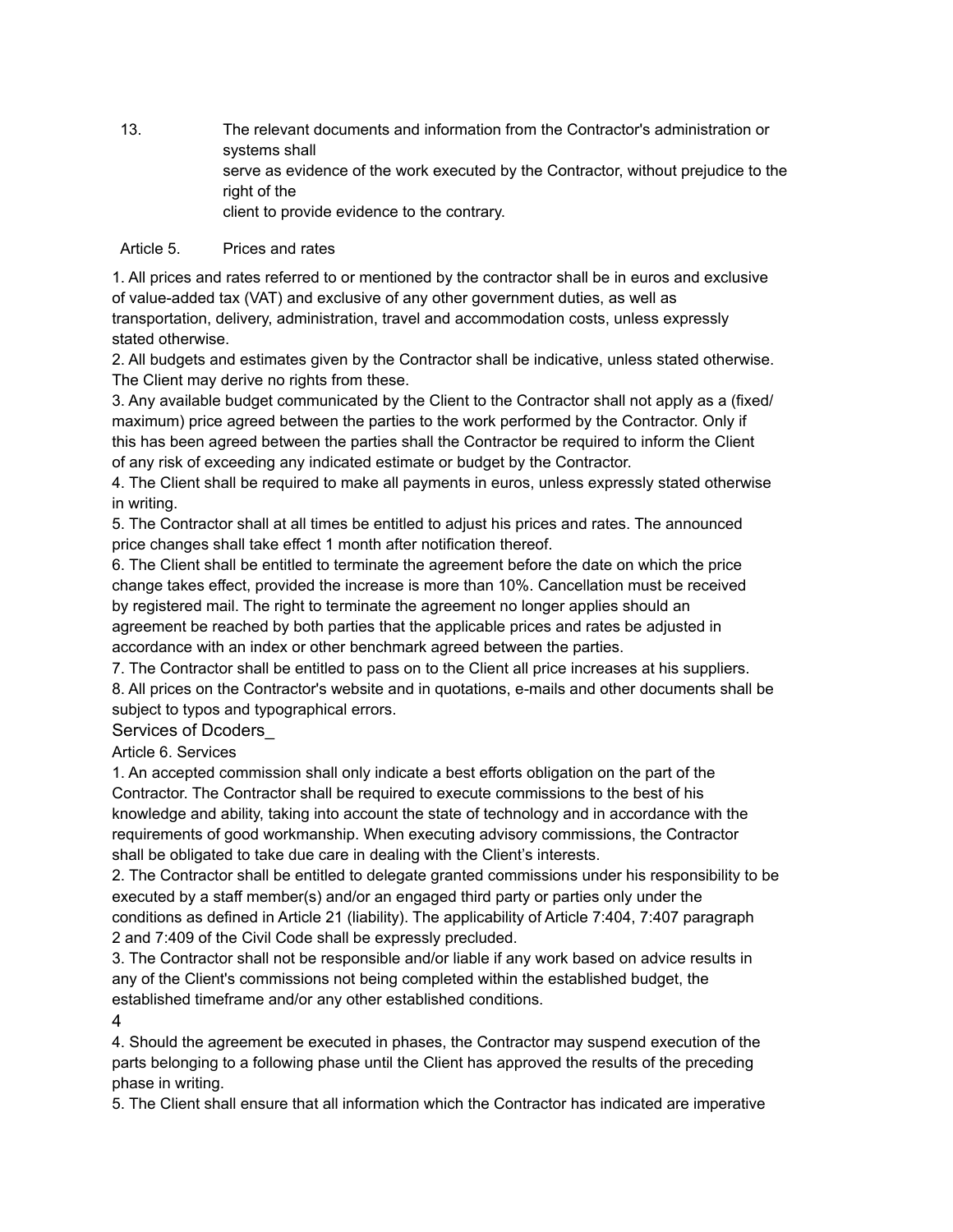or which the client should reasonably understand to be imperative for execution of the agreement is provided in a timely manner. Should the information required for execution of the agreement not be provided on time to the Contractor, the Contractor is entitled to suspend execution of the agreement and/or to charge the Client for any additional expenses resulting from the delay according to the usual rates at such time. The execution period shall only start once the Client has provided the information to the Contractor.

6. If, during execution of the agreement, it appears that for proper execution it shall be necessary to amend or supplement it, then the parties shall in good time and in mutual consultation adjust the agreement. Should the nature, scope or content of the agreement, whether or not at the request or direction of the Client and/or of the competent authorities, be amended and the agreement thereby qualitatively and/or quantitatively changes, then this may have consequences the original agreement. As a result, the originally agreed amount may be increased or decreased. The Contractor shall, whenever possible, give a quotation in advance. Any amendment to the agreement may also change the originally specified deadline. The Client shall accept the possibility of amendment of the agreement, including the change in price and execution period.

7. Should the agreement be amended, including any additions, then the Contractor shall be entitled to wait to begin execution until the Contractor has agreed and the Client has agreed to the price and other conditions specified for execution, including the execution period which shall be determined at such time.

8. The Contractor shall make every effort as a good service provider to ensure the security of the server and to create and maintain the connections between the Contractor's server and the internet.

#### Article 7. Websites & applications

1. The parties shall specify in writing which conditions a website or application must satisfy and how it shall be developed. The Contractor shall make every effort to deliver the programming based on the information provided by the Client. The Client is responsible for the accuracy, completeness and consistency of the information.

2. Should a commission be granted to build a website or application, 50% of the total amount must be paid before starting construction. The remaining amount must be paid after approval and before the launch of the website.

3. Should the Client wish to terminate the agreement in the period between:

a. the date of signing of the agreement and the start of construction of the website or application, the Client agrees to pay the Contractor an amount equal to 25% of the agreed total amount. An intention to terminate must be submitted to the Contractor in writing. b. after construction of the website or application has started, the Client shall agree to pay an amount equal to 75% of the total amount. Construction of the website shall start from the moment a concept design, in whatever form, is placed on a server whose address (URL) is defined by the Contractor and on which the Client's company name is listed.

4. After delivery of the website or application, it shall no longer be possible to cancel the agreement and request a refund. In this case the Client must pay the Contractor the total agreed amount.

5. Standard connections between web shops and accounting packages offered by the Contractor shall be offered as an application with a subscription for 12 months on a prepaid basis. The Client shall accept that the Contractor cannot support developments in all accounting packages, whereby the Contractor is never liable for any incorrect or incomplete data input. 6. Delivery of a website or application shall occur at the time that the Contractor considers the commission complete and submits such in writing to the client. After delivery, any post hoc hours worked shall be recorded as extra work.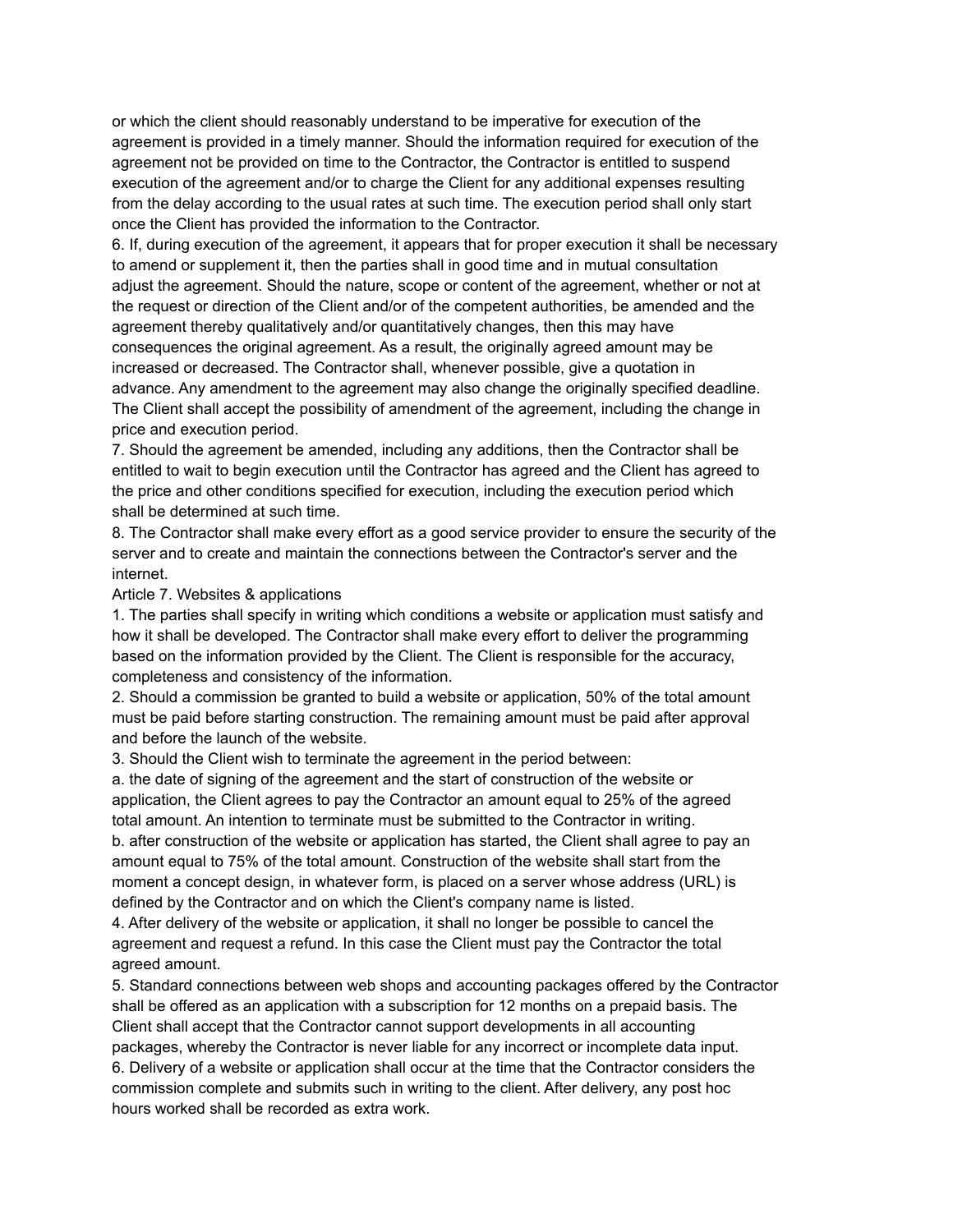7. By supplying materials to the Contractor, the Client shall declare all materials supplied by the Client to the Contractor free from third-part rights, or that the Client has permission from the copyright holder(s) for the Contractor to use the material in the execution of the commission. 8. All amendments to the agreement, whether ordered by the client or because, due to whatever circumstances, a different execution is necessary, shall be deemed extra work whenever additional expenses are associated therewith. These shall be invoiced to the Client accordingly.

5

9. Unless otherwise agreed, the website shall not be optimized and/or supplied with backlinks, including indexing with search engines, directories, guides and/or relevant newsgroups. 10. The Contractor shall always deliver websites which are compatible with the current version and the previous version of the IE, Chrome, Safari and Firefox browsers.

Article 8. Maintenance

1. Should a maintenance agreement have been made for the programming or should

maintenance be included in the usage fee of the programming, the Client shall report detected errors in the programming in detail to the Contractor in accordance with the Contractor's usual procedures. Upon receipt of the report, the Contractor shall give his best efforts to repair apparent programming errors and/or to apply improvements in later versions of the programming. The outcome shall, depending on the urgency, be made available to the Client in the manner and time frame determined by the Contractor. The Contractor shall be entitled to apply temporary solutions, programming workarounds or restrictions which reduce the problem in the programming. In the absence of express agreements in this regard, the Client shall install, set up, configure and adjust the corrected programming or the new version made available and, if necessary, adapt the existing equipment and user environment. Unless expressly agreed otherwise, the Contractor shall not be required to convert data.

2. The Contractor shall not warrant that the programming shall work without interruption, errors or other defects or that all errors or other defects shall be corrected.

3. The Contractor may charge the repair costs according to his usual rates should there have been operating errors or improper use or other causes not attributable to the Contractor or should the programming be modified by anyone other than the contractor. Recovery of damaged or lost data shall not be covered under maintenance.

4. Should a maintenance agreement have been made, the Contractor shall, whenever improved versions of the programming become available, provide these to the client. Three months after the provision of an improved version, the Contractor shall no longer be required to repair any errors in the old version, nor provide support with regard to the old version. For the provision of a version with new capabilities and features, the Contractor may require the client to establish a new agreement and pay new compensation for the provision.

5. If the Client has not entered into a new agreement for the provision of the programming at the same time as entering into a maintenance agreement with the Contractor, the Contractor shall not be required at a later time to enter into a maintenance agreement.

- 6. In the absence of an expressly agreed invoicing schedule, all amounts relating to maintenance of programming shall be due before the start of the maintenance period.
- Article 9. Development of custom software

1. Parties shall specify in writing which functionalities the programming shall have, how it shall be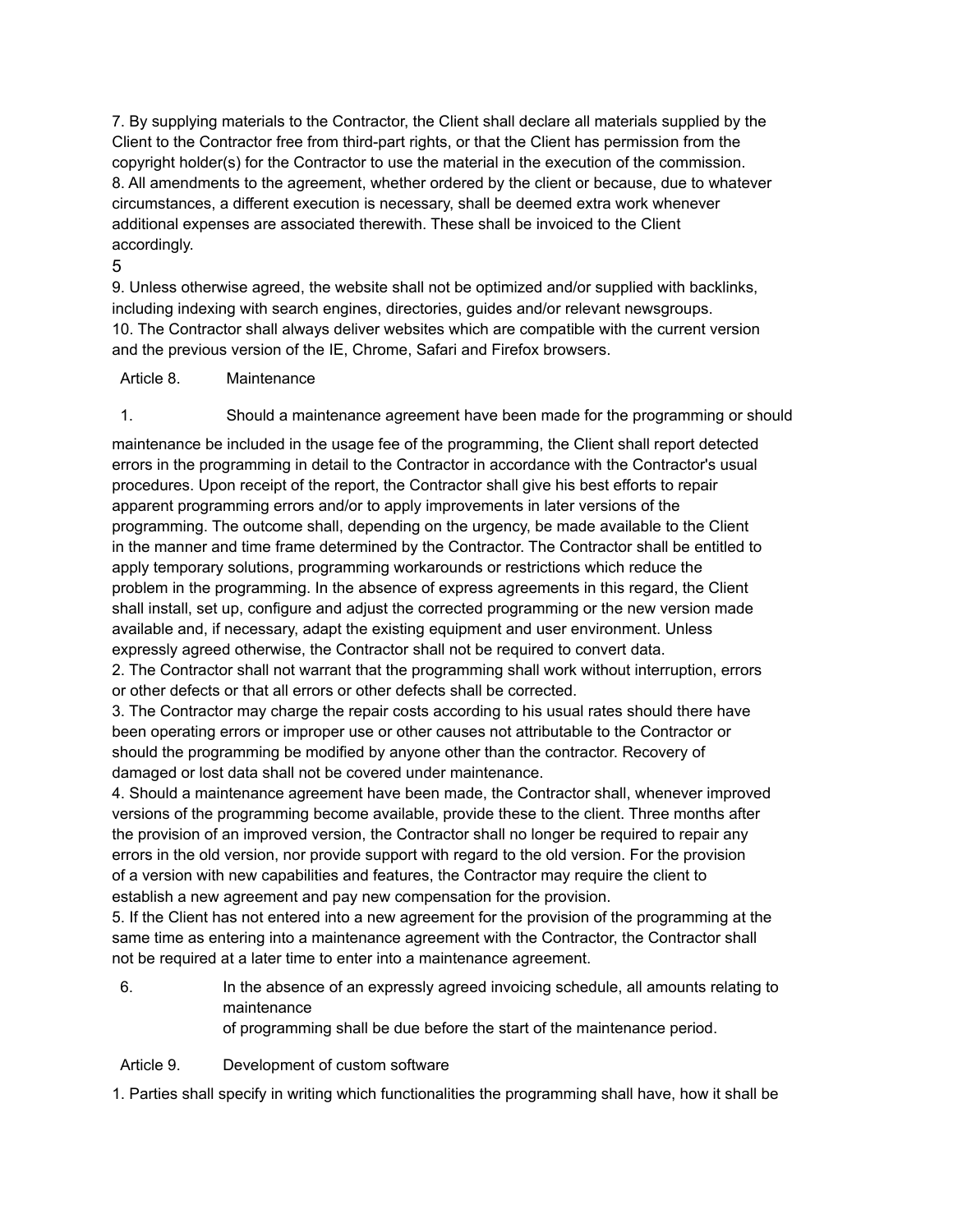developed and which conditions the programming must satisfy. The Contractor shall make every effort to provide the programming based on the information provided by the Client. The Client shall be responsible for the accuracy, completeness and consistency of the information. 2. The Contractor shall be entitled, but not obligated, to investigate the accuracy, completeness or consistency of the information or specifications made available to him and, should any deficiencies be found, to suspend work until the Client has removed the deficiencies. 3. The source code of the programming and the technical documentation produced during development of the software shall not be made available to the Client and the Client shall not be entitled to make changes in this programming, unless this has been expressly agreed in writing.

4. The Contractor shall be entitled to make use of open source components. The Contractor shall never be held liable for these components.

5. The Contractor shall be entitled to take technical measures to protect the programming. The Client shall be obliged to provide the Contractor access to the programming at all times for such purpose. If the Contractor has secured the software by means of technical protection, the Client shall not be permitted to break, remove and/or bypass this protection.

6. Delivery of an agreed development shall be made at the time that the Contractor deems the commission fulfilled and communicates such in writing to the Client. After delivery any post hoc hours worked by the Contractor shall be classified as extra work.

### Article 10. Test period

1. If during the test period it is established that the programming does not meet the agreed specifications, the Client shall inform the Contractor no later than the last day of the test period in writing stating the specifications to which the programming does not conform, hereinafter referred to as "the defects", in which case the test period shall be interrupted. The Contractor 6

shall then repair the reported defects as soon as possible and again deliver the programming to the Client. At the time of the new delivery, the test period shall start over. When necessary, the procedure shall be repeated as described above.

2. The Client shall be considered to have accepted the programming: (i) if the parties have not agreed to installation or an acceptance test: upon delivery of the programming; (ii) if parties have agreed to installation: after completion of the installation; (iii) if parties have agreed to an acceptance test: at the end of that test period; (iv) if the parties have agreed to an acceptance test and a situation arises as described in paragraph 1: after the Contractor has repaired the reported defects.

3. Should the programming be delivered in phases and/or components and tested, the nonapproval of a particular phase and/or component shall not affect any approval of another phase and/or component.

4. For a period of three months after delivery, installation and/or test period, the Contractor shall repair at cost any serious defects in the programming resulting from not meeting the specifications, if and insofar as they are informed of these defects in writing by the Client within that period.

5. The Client shall be responsible for the proper and judicious use or application of the programming as well as for control and security procedures and adequate system administration.

6. The Contractor may, during the warranty period described above, charge his usual commercial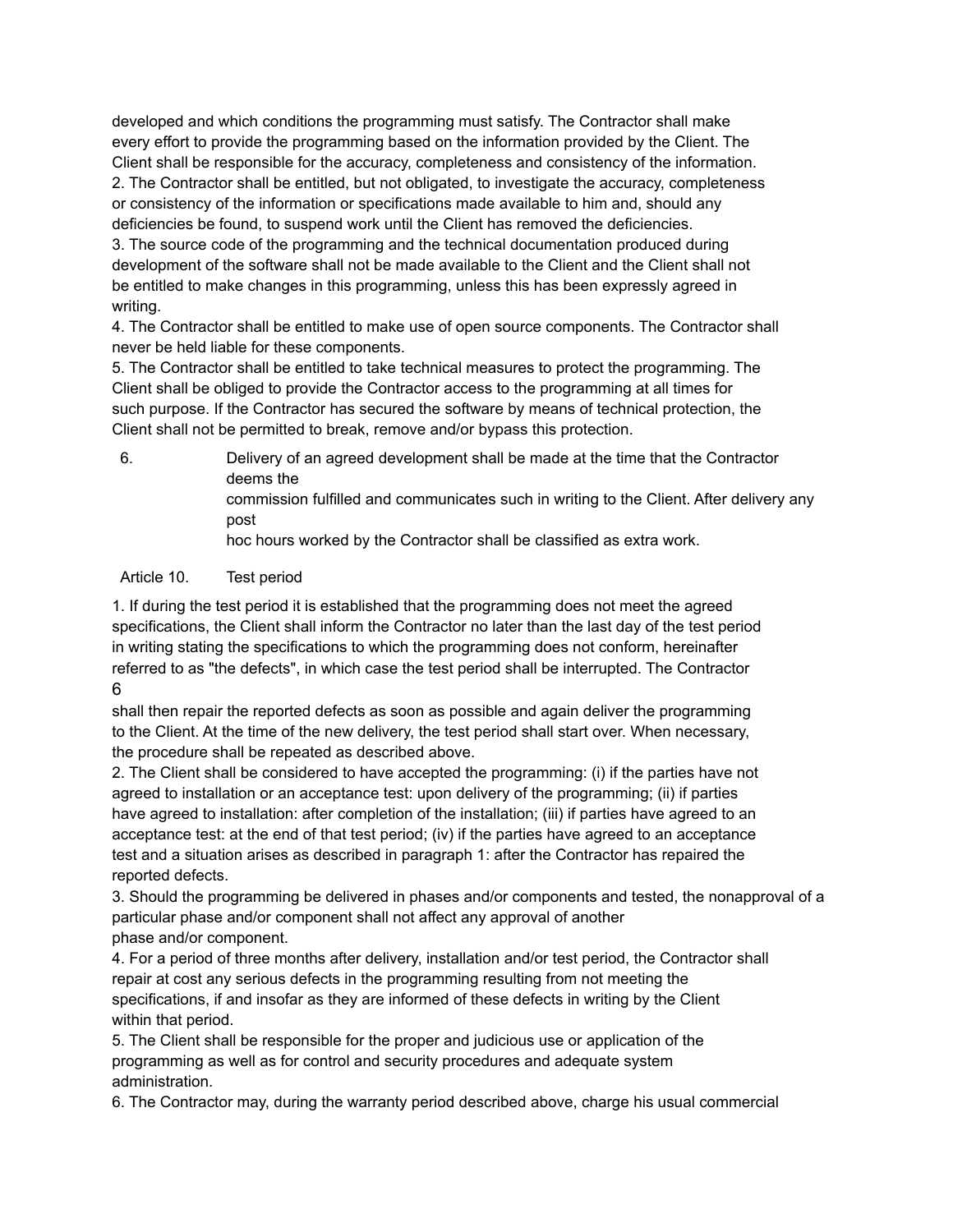rates and for the cost of repair if the defects in the programming are caused by user errors and/or improper use of the programming, or by other causes not attributable to the Contractor. The foregoing shall also apply if the defects could have been identified by execution of the acceptance test.

7. The repair of defects shall take place in a location to be determined by the Contractor. The Contractor shall be entitled to opt to apply permanent or temporary solutions or programming workarounds and/or restrictions to reduce problems in the programming.

8. After expiration of the warranty period referred to in this article, the Contractor shall not be obligated to repair any defects in the programming, unless the parties have agreed to a maintenance agreement.

# Article 11. Domain name registration

1. The application and use of a domain name and/or IP addresses shall be subject to the thencurrent rules and procedures of the relevant registration authorities, including but not limited to SIDN. The relevant authority shall make the decision to grant domain names and/or IP addresses. The Contractor acts only as an intermediary in the application process and cannot guarantee that an application will be accepted.

2. Domain names shall be registered in the name of the Client. The Client shall be fully responsible for the use of the domain and the domain name. The Client shall indemnify the Contractor against all third-party claims in connection with the use of the domain name.

3. The Client may recognize the act of registration exclusively from the Contractor's confirmation letter informing that the requested domain name is registered. An invoice for registration fees shall not serve as confirmation of registration.

4. In the case of a rejected domain name, the Contractor shall never be liable for damages and the Client shall be charged administration fees.

# Article 12. Hosting

1. The Contractor shall have a best efforts obligation with regard to the availability of the server and the network, in accordance with the agreed service level. The Contractor shall never be liable should this level at any time not be reached.

2. The Contractor shall never be liable for loss or unavailability due to force majeure, as well as disruptions in the internet or from other providers, electrical outages, hardware failure, thirdparty attempts to cause outages or unavailability of a site, etc.

3. The client shall not be permitted to use the Services and/or the provided disk space for:

a. acts or practices in violation of the applicable legal provisions, "Netiquette" or the guidelines of the Dutch Advertising Code Committee;

b. sending unsolicited e-mail(s) and/or the unsolicited posting of a message with the same content in large numbers of newsgroups on the internet (spamming);

c. the infringement of copyrighted works and/or otherwise acting in violation of the intellectual property rights of third parties;

d. the disclosure or dissemination of criminal texts and/or image or sound material, including child pornography, racist material and discriminatory expressions and/or which are otherwise offensive;

7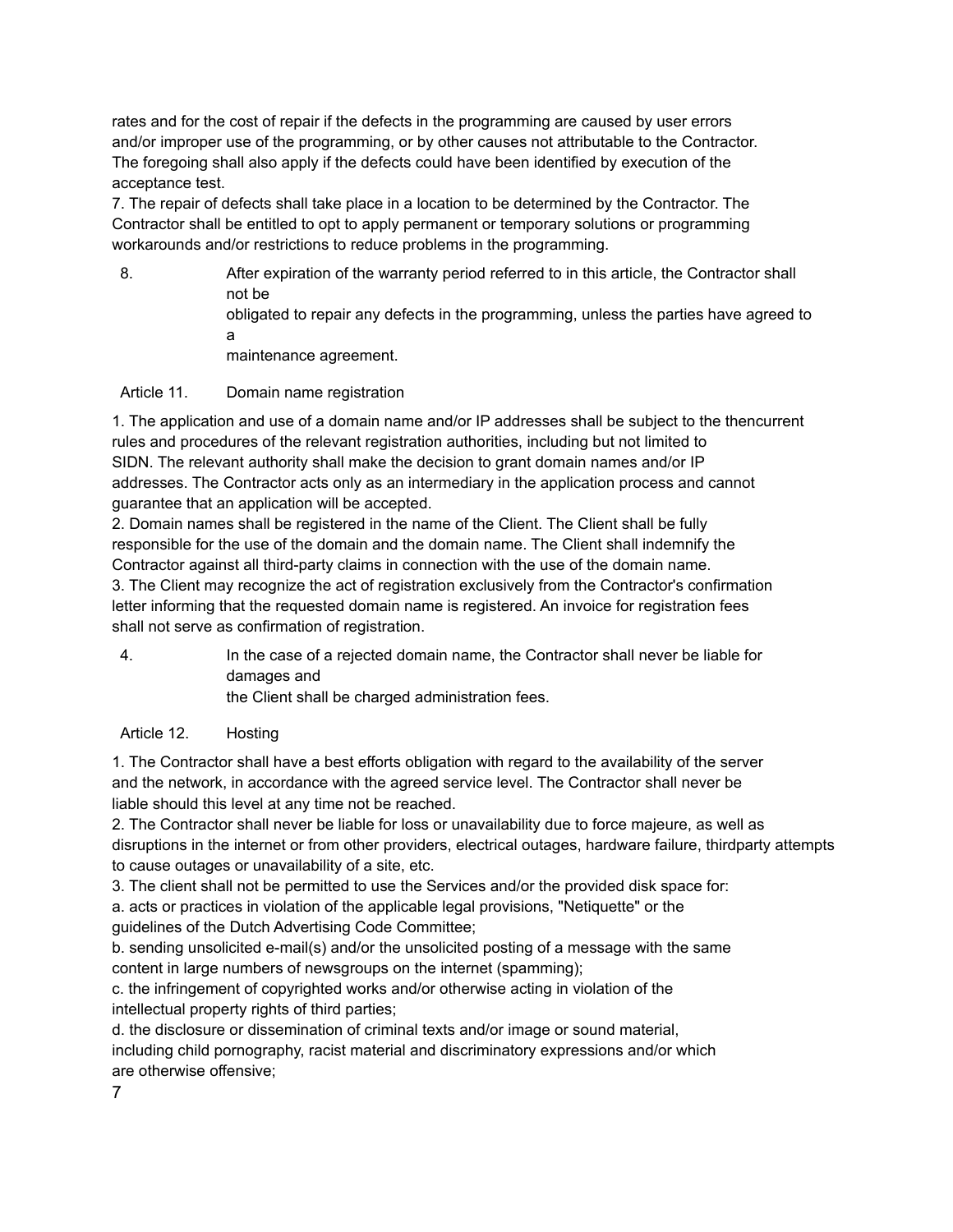e. sexual harassment or any other harassment of persons;

f. the unauthorized intrusion of other computers or sites on the internet or an intranet, whether or not any security breach and/or access is acquired by a technical procedure utilizing false signals or a false key, or by adopting a false capacity (hacking);

g. spreading computer viruses;

h. setting up a pornographic and/or sexually oriented website;

i. any other act in violation of the law, the rules of conduct, or publicly decent behavior.

4. The Client shall not be permitted to rent to third parties or otherwise allow third parties to use the disk space provided unless explicitly stated otherwise.

5. Should the Client have permission from the Contractor to resell the Contractor's Services, this shall at all times be done through the Contractor.

6. The Contractor shall be entitled in the following cases to block completely for all use or to remove the Client's website from the server without prior warning and without giving any reason with immediate effect, without the Client being entitled to make any claim to compensation, and with the obligation to compensate the Contractor for any damages resulting from the violation incurred by the Contractor or by third parties. Any subscription fees not yet due will be returned, or deducted:

a. unless the Client is in breach of the provisions in paragraph 3 or if there is a serious suspicion of violation;

b. unless (part) of the Client's site causes or is likely to be the cause of a server belonging to the Contractor "going down" or becoming inaccessible;

c. unless there is evidence that the Client has submitted false and/or incorrect personal or company information;

d. unless there is evidence that the Client has entered into the agreement under false pretexts.

7. The Contractor shall have no influence on the information provided on the site or distributed via the servers and is not liable for any possible consequences thereof. Nor shall the

Contractor be liable for any leak of confidential information. The Client shall be responsible for the use of payments including credit card and acceptance mechanisms or the use of electronic money through the site or otherwise.

8. The Client shall solely be responsible for exceeding the agreed amount of data traffic.

9. Should the Client exceed the data limit, he shall be notified of this by e-mail. If within three months the limit is exceeded for a second time, the subscription shall be converted in consultation with the Client to an appropriate subscription.

10. Should the client exceed the agreed amount of data traffic, the Contractor shall be entitled, on the basis of subsequent calculation, to charge an amount for such.

11. The Client shall ensure a regular backup of all files on the server. The Contractor shall not bear any responsibility for any loss of data and the resulting damage.

12. The temporary unavailability or reduced availability of the application shall never entitle the Client to any refund of (part of) an invoice.

13. The Client shall expressly be forbidden from using IRC (Internet Relay Chat), or any similar programming.

14. The Client must set up his own e-mail addresses, activate subdomains, set up and manage underlying databases, set up DNS information and set up and manage statistics. The Contractor shall never be liable for the consequences of this action.

15. The Contractor shall never be liable for damage due to e-mails received, regardless of any virus scanner the Contractor may employ.

16. The Contractor shall commit to providing sufficient physical security in accordance with the current state of technology for the equipment used by the Contractor to store computer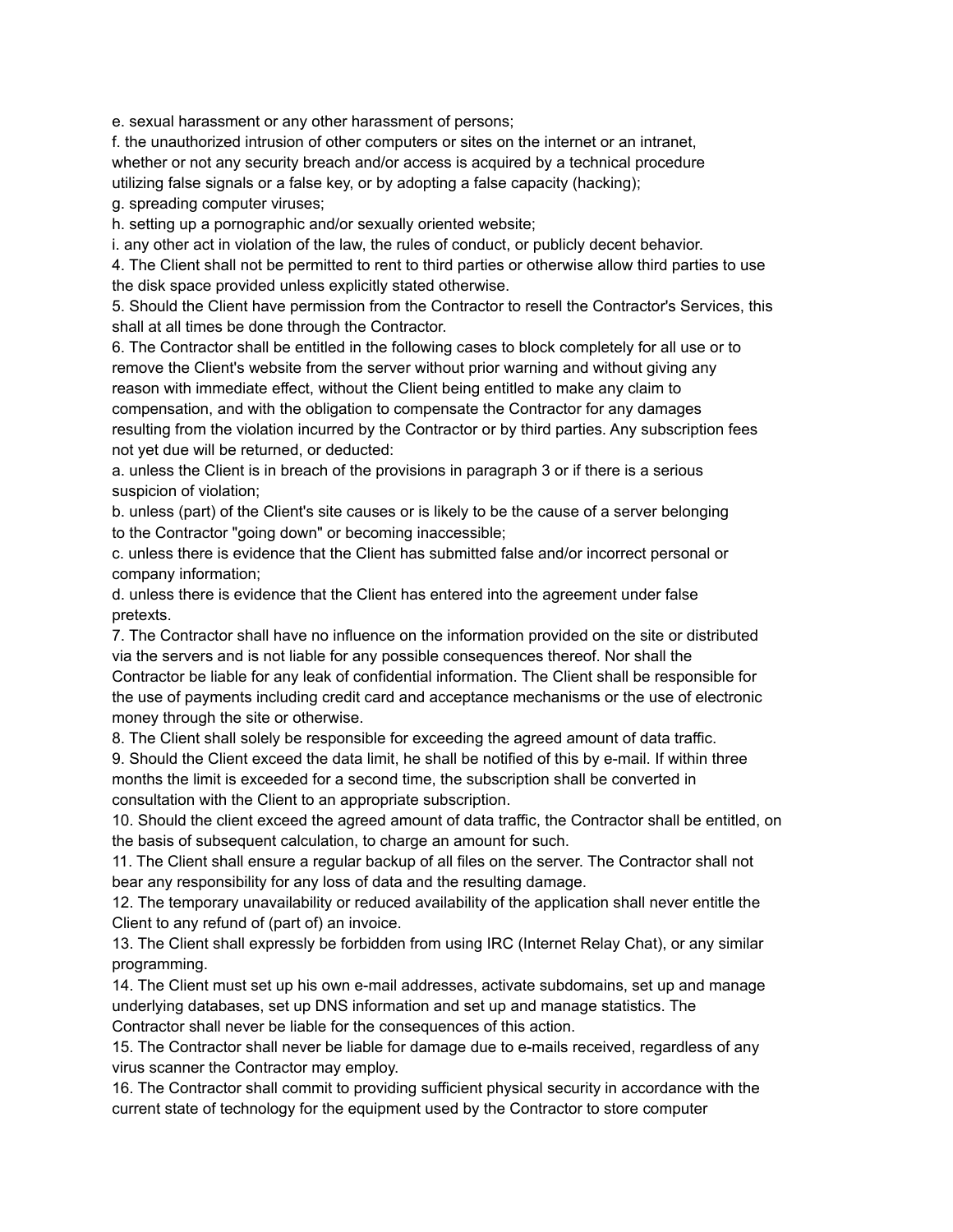programs and files in the framework of the agreed provision(s) in the agreement. The Contractor shall commit to the best possible and sufficient logical security in accordance with the current state of technology for the computer programs and files stored for the benefit of the Client against unauthorized access by third parties.

17. In the case of a server or website outage you can reach Dcoders\_ during office hours (Monday through Friday 09:00 until 18:00 GMT+1). Outside of office hours the first hour of assistance is free of charge and thereafter €170 p/h excl VAT.

Miscellaneous terms

Article 13. Extra work

1. Should the Client, during execution of an agreement, or during the term of a periodic agreement between the Contractor and the Client, request additional deliveries or adjustments

# 8

whereby the performance of the Contractor is demonstrably increased, this shall be referred to as extra work. The Client shall be charged for extra work in accordance with the usual hourly rate of the Contractor, based on subsequent calculation. The Contractor shall, however, not be obligated to comply with such requests and may require a separate written agreement for the additional deliveries or adjustments.

2. Should the Contractor, due to circumstances unknown at the time of the offer or commission confirmation, have to perform more work than agreed, or have to perform work under more difficult conditions than were known to him when entering into the agreement, the Contractor shall be entitled to charge the Client for the resulting additional expenses. Should the Client not agree with the additional expenses, he shall be entitled to cancel the part of the commission not yet executed.

3. Extra work delivered by the Contractor shall be considered to be delivered based on the Client's explicit instruction thereto. It falls to the Client to provide evidence to the contrary. 4. The Client accepts that the agreed or expected time of completion of the commission and/ or the continuity of the service and/or the mutual responsibilities of the Client and the Contractor may be affected by the work or performance as designated in paragraph 1.

Article 14. Usage right

1. The Client shall receive only a non-exclusive and non-transferable license to use the programming with respect to the agreed purposes for his business or

organization. Subject to the other provisions in these general terms and conditions, the usage right shall exclusively include the right to load and run the programming.

2. The programming may only be used by the Client on the specified number or type of processing units, users, and/or terminals for which the usage right is supplied. To the extent that nothing is agreed, the usage right of the Client shall be deemed to have been supplied for those processing units and number of connections on which the programming was used for the first time or was connected.

3. The Client shall not be permitted to sell, rent, sublicense, dispose of or grant limited rights or in any way or for any purpose make available to a third party the programming and media on which it is recorded, even if the third party only uses the software for the benefit of the client, unless otherwise agreed in writing.

4. The Client shall return all copies of the software in his possession without delay to the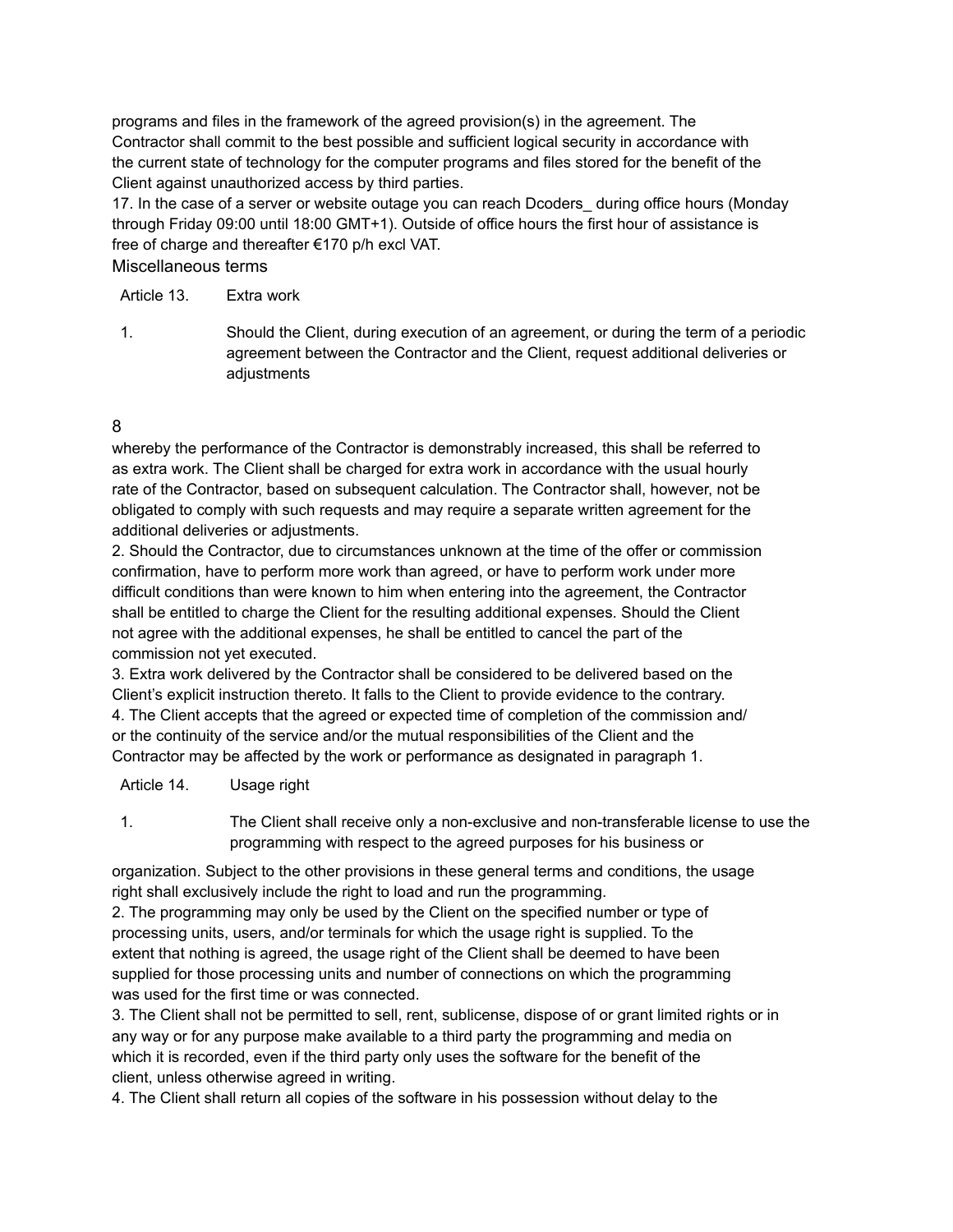Contractor should the above defined usage right of the software be terminated. If the parties have agreed that the Client shall destroy the copies concerned when the license to use them has ended, the Client shall confirm such destruction to the Contractor in writing without delay. 5. In the absence of the copies and/or a confirmation of destruction, the Client shall be required to pay reasonable compensation to be determined by the Contractor, as if there were a usage right for the period previously agreed between the parties.

6. Any warranty obligation shall expire if the client has applied changes or has had changes applied to the programming without the prior written consent of the Contractor.

7. The Client shall be responsible for the proper and judicious use or application of the programming as well as for control and security procedures and adequate system administration.

### Article 15. Delivery

1. Specified terms for delivery by the Contractor shall be indicative. These shall never be regarded as strict deadlines. The Contractor shall exercise due diligence to respect the agreed (delivery) terms as much as possible. Simply missing a stated or specified term shall not cause noncompliance on the part of the Contractor. The Contractor must therefore be provided by means of notice of default sent by registered mail a reasonable period of at least 21 days to execute the agreement.

2. The Contractor shall not be bound by firm or non-firm (delivery) terms which cannot be met due to circumstances beyond his control, including conditions caused by the Client, including the timely delivery of the correct information or data, which have occurred after entering into the agreement.

3. Delivery shall originate from the Contractor's company. The Client shall be required to receive the Services at the time they are provided to him. Should the Client refuse or fail to provide information or instructions necessary for the delivery, then the Contractor shall be entitled to store the Services at the expense and risk of the Client. The risk of loss, damage or depreciation passes to the Client at the time Services are available to the Client.

4. The Contractor shall be entitled to execute the agreement in phases and to invoice separately for any part thus executed.

9

Article 16. Payment

1. The administration of the Contractor shall serve as full proof of the invoiced amount.

2. The Client grants approval for any invoicing by e-mail.

3. Payment must be made in the manner agreed by the parties, or if the parties have made no specific arrangements therefore, in the manner specified in the ordering process. For payments by wire or bank transfer, the date of credit shall apply as the date of payment.

4. The Client's obligation to pay starts on the date on which the agreement is made. The payment shall be applicable to the period beginning on the day of the actual provision of Services by the Contractor to the Client.

5. The Client must pay the invoices from the Contractor within the payment term indicated on the invoice. If no payment term is indicated on an invoice, a payment period of 14 days shall apply.

6. The expenses payable, depending on the period for which the agreement is entered into, shall be charged for the following year.

7. All payments made by the Client to the Contractor shall be deducted from any overdue fees and interest and then the oldest outstanding invoices of the Client, notwithstanding any another indication by the Client.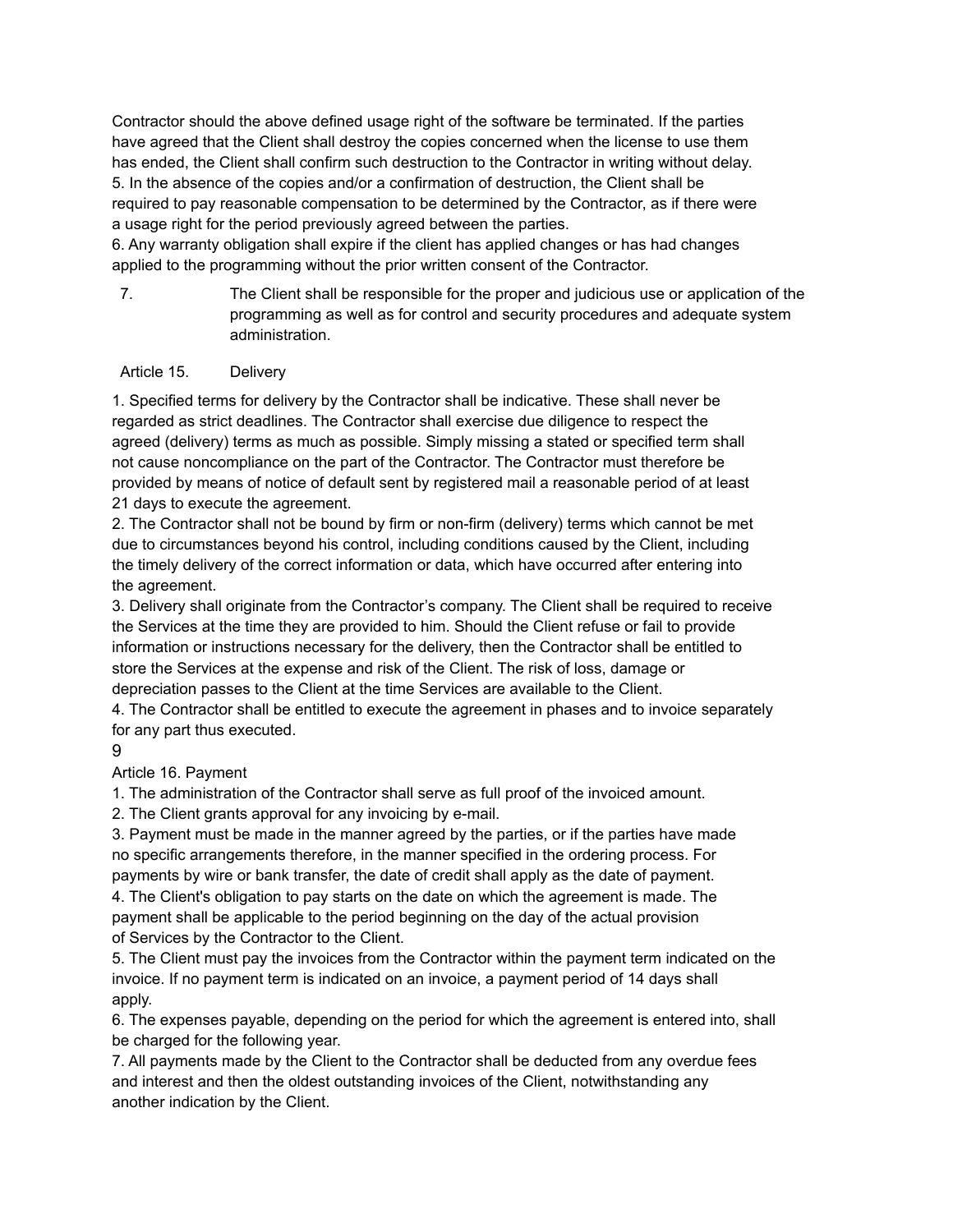8. The Client shall not be entitled to claim any suspension, set-off or deduction, as well as any departure from the terms of payment, unless express written permission is granted by the Contractor.

9. Should the Client not pay any invoice from the Contractor within the payment period, the Client shall automatically be in default and shall therefore owe interest, without any notice or summons being required.

10. Should (full) payment not be received by the expiration date, the Client shall owe 2% interest per month, which amount is immediately payable.

11. Should the Client still fail to pay the amount due, the Client shall owe collection fees of €75 excluding VAT.

12. Upon consistent failure to pay, the Contractor shall refer the claim to a third party for collection. In this case the Client is, in addition to payment of the principal, the interest due thereon and the collection fees, required to compensate the Contractor for all damages suffered, as well as all extrajudicial and judicial expenses. The extrajudicial expenses shall be equal to 15% of the principal amount, with a minimum of €200 excluding VAT. The Client shall also owe interest on the collection fees.

13. Upon consistent failure to pay, the Contractor shall be entitled to charge penalty interest of 7% plus the current interest rate of the European Bank.

14. Should the Client consider an invoice to be incorrect, the Client may communicate his objections within 14 days at the latest after the invoice date to the Contractor. Upon receipt of the objection, the Contractor shall start an investigation. Should the Client not submit an objection (on time), the invoiced or the collected amount shall be deemed accurate and accepted by the Client.

15. The Contractor shall be entitled to suspend any work to be delivered by the Contractor to the Client until the outstanding amount has been paid by the Client.

16. In case of cancellation, the Contractor shall charge a one-time penalty of €10 excluding VAT. 17. The Contractor shall be entitled to transfer claims for payment of compensation to a third party.

Article 17. Online payment

1. The Contractor shall accept various payment methods including bank transfer, VISA, MasterCard, iDEAL, PayPal, cash on delivery, automatic and one-time direct debit.

2. When paying by credit card, the Contractor shall make every effort to send the details securely. The Contractor shall request authorization of the credit card from the credit card provider.

3. When choosing the method of payment, the Contractor reserves the right to require additional information from the Client or to charge additional fees.

4. Upon receipt of the payment, the order shall be activated by the Client, unless otherwise specified in the order confirmation.

5. For online payment, payment methods which have been approved by the banks shall be utilized.

Article 18. Changes and relocation

1. Changes of invoice, business and/or correspondence address and other administrative details of the Client must be communicated to the Contractor in writing as soon as possible, but in any event no later than 1 month before the actual change takes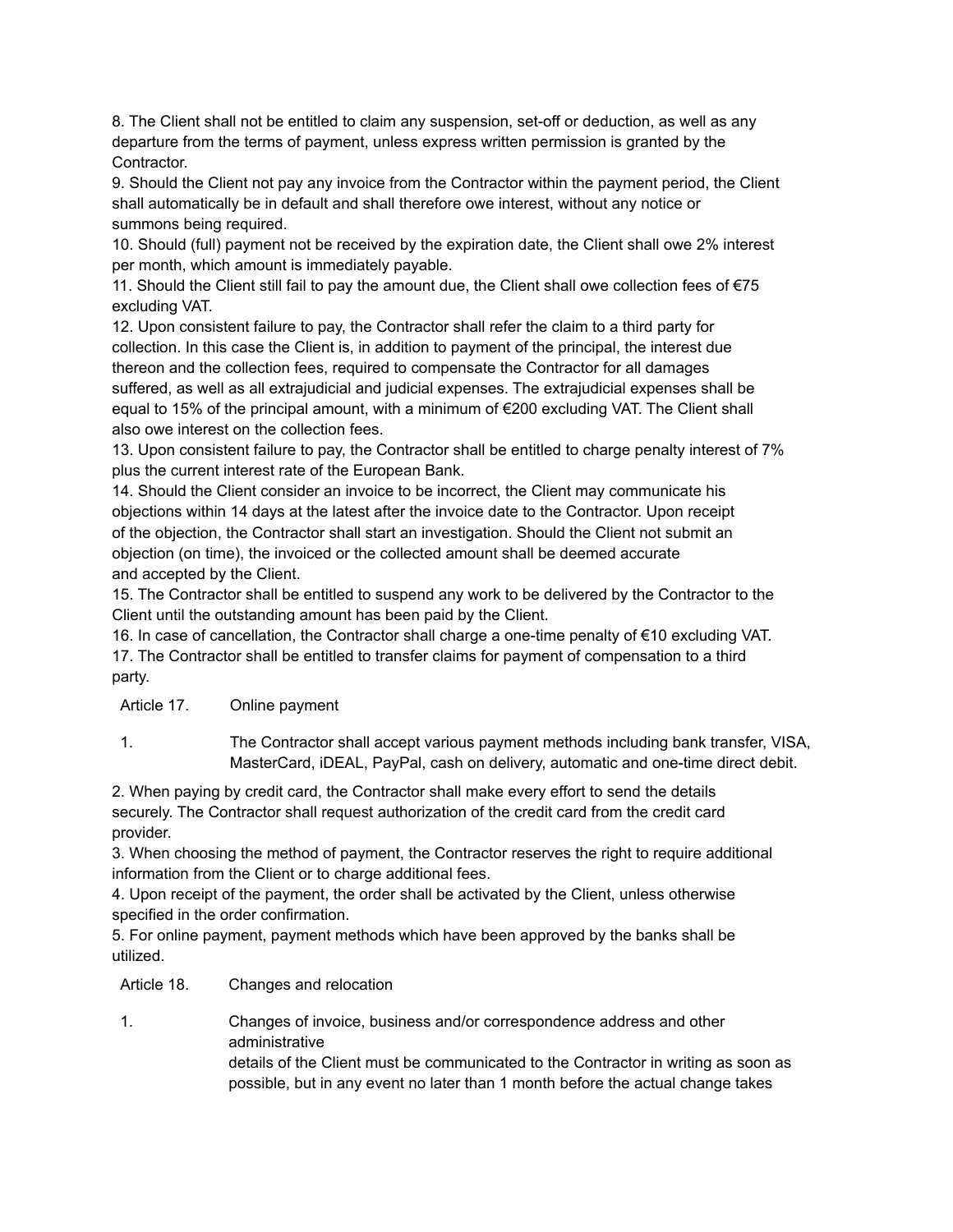place.

10

2. Should the Client fail to communicate such, he shall be liable for any damages suffered by the Client and/or the Contractor with regard thereto. The Client shall receive confirmation of the changes by e-mail within 1 week. Should the client not receive confirmation within 1 week, the change has not been received by the Contractor.

3. Changes to or relocation of a service must be requested from the Contractor in writing. The Contractor is entitled to charge for changes and relocation of a service.

Article 19. Removal from use

1. The Contractor shall be entitled without prior notice to (temporarily) remove from use the server, application and/or service and/or to limit use thereof to the extent necessary for the

required maintenance and/or modifications to improve the system or the application, without any right to compensation of the Client toward the Contractor.

2. The Contractor has the right to (temporarily) remove from use Services provided and/or to limit use thereof should the client fail to comply with an obligation to the Contractor with respect to the agreement and/or act in breach of these terms and conditions and/or at the request of the competent authority. The obligation to pay the amounts due shall remain despite the removal from use.

3. Services shall be restored to operation as soon as possible after the Client has complied with his obligations and an appropriately defined amount for restoration of operation has been paid and/or if the Contractor has authorization from the competent authority.

# Article 20. Termination

1. The Client must provide a reason for cancellation of the agreement.

2. The Contractor shall be entitled to cancel the agreement by ordinary mail without giving any reason, with due observance of a notice period of at least 1 month.

3. The Contractor shall send a confirmation of any cancellation by e-mail. Should the client not receive a confirmation within 1 week in accordance with paragraph 1, the cancellation has not been received by the Contractor.

4. Each party shall be entitled to terminate the agreement by extrajudicial dissolution should the other party fail imputable to fulfil essential obligations under the agreement and not resolve such failure, after having been appropriately notified in writing, within a reasonable period of time.

5. Termination and cancellation shall not dismiss the Client from any payment obligation with respect to services already provided by the Contractor.

6. The Contractor shall be entitled to suspend the agreement without notice of default and/or judicial intervention, or to terminate with immediate effect and without the Contractor being liable for damages towards the Client, if:

1) the Client has been declared bankrupt, or an application for such is submitted;

2) provisional or final suspension of payment for the Client has been applied for or obtained;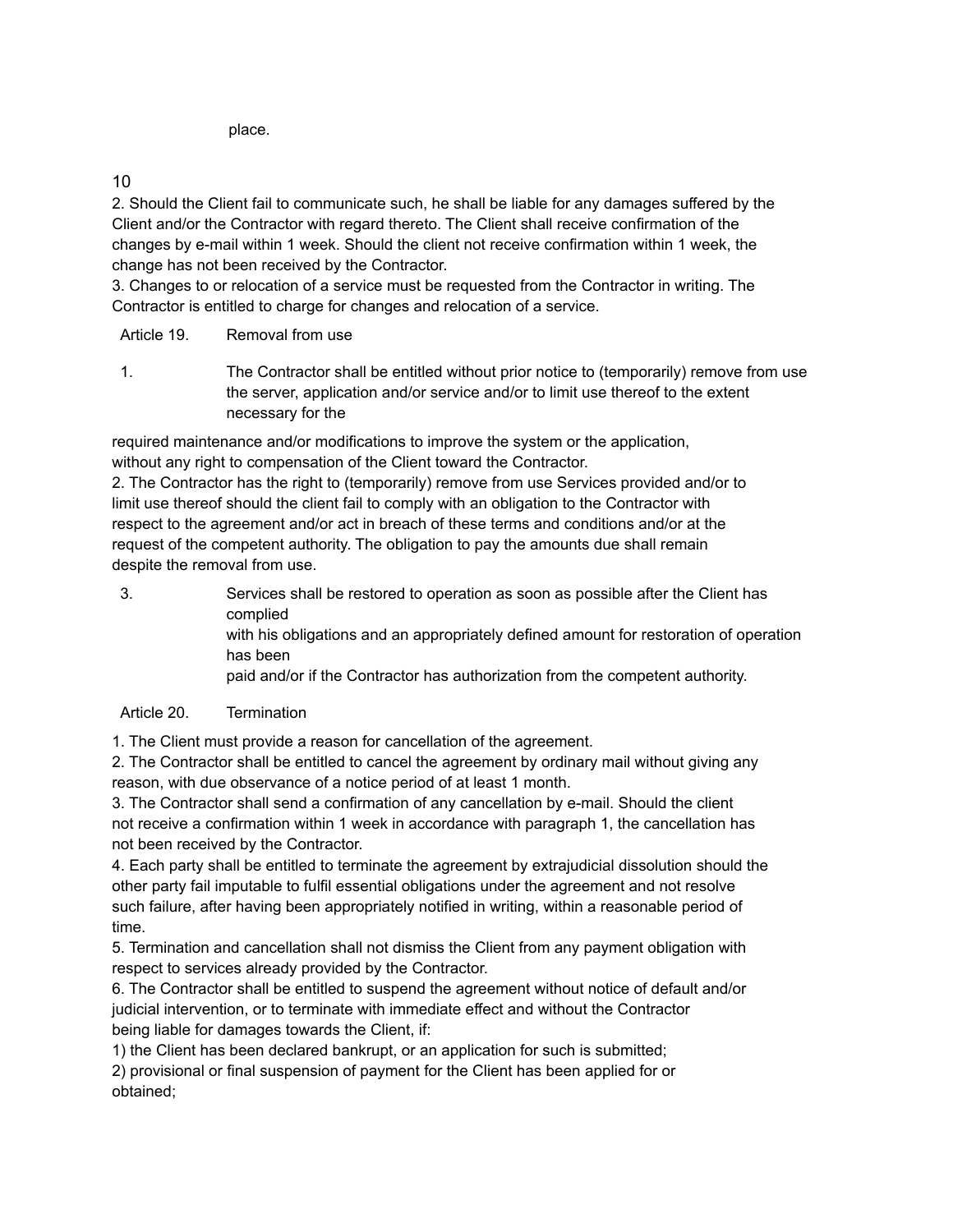3) the Client has lost discretionary control over (part of) his assets;

4) the Contractor has reason to doubt the ability of the Client to satisfy (in a timely manner) his obligations under the agreement.

5) The Client does not (fully) comply with (one of) his obligations.

Article 21. Liability

1. The Contractor is (partially) dependent in his activities upon the cooperation, services and deliveries of third parties, over which the Contractor has little or no influence. The Contractor shall therefore never be liable for any damages resulting from the agreement between the Client and the Contractor or the cancellation thereof, regardless of whether the damages occur or become visible during or after the agreement with the Contractor. The Contractor is (partially) dependent in his activities upon the information supplied by the client. The Contractor shall never be liable for Services based on inaccurate or incomplete information. 2. The Contractor shall be exclusively liable for direct damages. Direct damages shall be exclusively understood as:

1. the reasonable expenses incurred for the determination of the cause and extent of the damages, insofar as the determination relates to damages within the definition of these terms and conditions;

2. any reasonable expenses incurred in order to have the Contractor's defective work conform to the agreement, insofar as this can be attributed to the Contractor; 3. the reasonable expenses incurred to prevent or limit the damages, to the extent that the Client demonstrates that these expenses have resulted in the limitation of direct damages as intended in these terms and conditions.

11

3. Any liability of the Contractor for any other form of damage shall be excluded, including any form of indirect damage including additional damage compensation, compensation for consequential damages, loss or corruption of data and damages due to lost sales or profit. 4. The Client shall indemnify the Contractor against all third-party claims for damage compensation, on whatever account, with respect to damages which are in any way caused by the unlawful or careless use of the Services provided to the Client. This shall include, but is not limited to, a fine from SIDN for relocation of any domain name without permission of the owner and damage compensation to a third party whose domain is illegally relocated. 5. If and to the extent that the Contractor is obligated to pay any damage compensation towards

the Client for direct damages, or for an imputable breach, these damages shall only be recoverable up to the amount of the agreement, or, if there are multiple invoices, the relevant or final invoice, at all times with a maximum of €500.

6. Any liability shall at all times be limited to the amount compensated by the Contractor's insurance company.

7. Any right to compensation shall be conditional upon the Client reporting the damages to the Contractor as soon as possible, but no later than 14 days after they occur, by registered mail. 8. The Client shall be liable for all damages that the Contractor may suffer as a result of a failure attributable to the Client to comply with the obligations arising from the agreement and these terms and conditions.

9. The Contractor shall never be liable for damages intentionally or unintentionally caused by a third party.

10. Any liability shall be transferred at the time of delivery of the Products. The Client shall at all times be liable for placement, installation and use. The Client shall be responsible for the actual fitting and compatibility of the delivered Products.

Article 22. Force majeure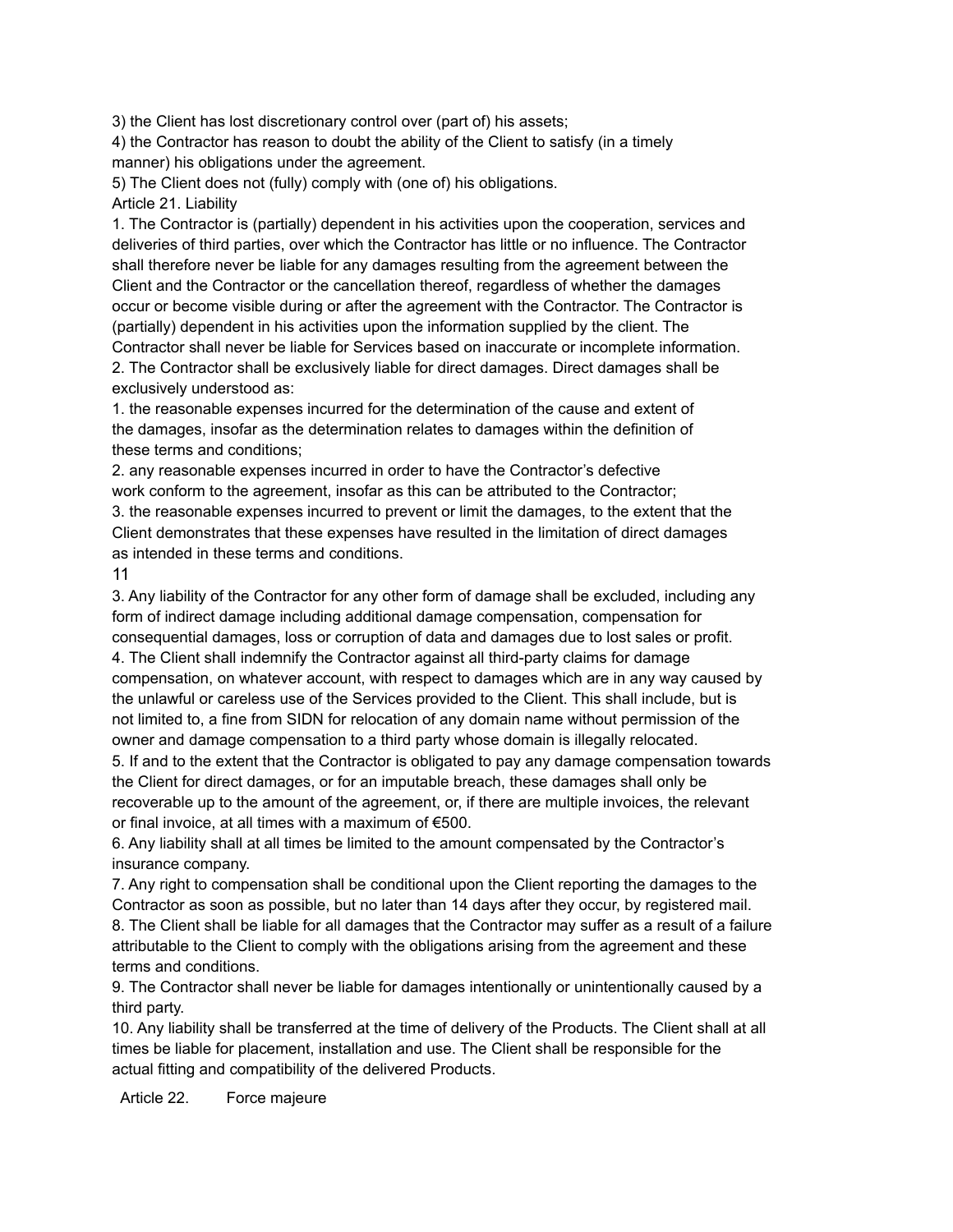### 1. In case the Contractor is prevented by force majeure from execution of the agreed work in

whole or in part, he has the right without judicial intervention to suspend execution of the agreement or to regard the agreement in whole or in part as dissolved, as he sees fit, without being subject to any damage compensation or warranty.

2. The supplier shall never be liable for damages as a result of (loss or unavailability due to) force majeure, including due to disruptions in the internet or with other providers, illness, strikes, electrical outages, failure of hardware, third-party attempts to cause outages or unavailability of a site, a non-imputable failure on the part of third parties or subcontractors, etc. Severe obstructions shall be equated with force majeure.

3. Force majeure is considered to include the following: strike, exclusion, fire, equipment failure and other disruptions to operation, either with the Contractor or his suppliers of goods and services, transportation disruptions and other events beyond his control, such as war, blockade, insurrection, epidemic, devaluation, flood and storms, as well as sudden increase in import levies and duties and/or taxes, delay or failure of delivery from suppliers, failure to obtain necessary permits and other government measures.

Article 23. Intellectual property rights

1. All intellectual property rights with respect to the Services as well as the design, programming,

> documentation and all other materials developed and/or used in preparation or execution of

the agreement between the Contractor and the Client, or arising therefrom, shall

rest exclusively with the Contractor or his suppliers. The provision of Services shall never serve as any transfer of intellectual property rights.

2. The Client shall not be entitled to remove or modify any designation regarding the confidential nature or regarding copyrights, trademarks, trade names or other intellectual property rights from the programming, websites, databases, equipment or materials.

3. The Client shall not publish, reproduce, or make the Services available to a third party in whole or in part in any manner without the prior written consent of the Contractor, except in such cases where the permission is obvious from the nature of the Service.

4. The Contractor shall be entitled to take technical measures to secure the programming. If the Contractor has secured the programming by means of technical security, the Client shall not be permitted to break, remove and/or bypass this security.

5. The Contractor guarantees that he is entitled to extend the previously defined usage right to the Client. This provision shall not apply if and insofar as the outcome of the Services is modified and/or if such is supplied in conjunction with Services provided by third parties, unless the Client in the latter case demonstrates that the claims of third parties exclusively relate to Services provided by the Contractor. 12

6. The Contractor shall be entitled to use the trade name and logos of the Client, as well as a shortened version of the agreement, or a previously executed agreement without further permission from the Client for other purposes, including marketing and placement on the Contractor's website.

7. The Client warrants that no third-party rights shall prevent the provision to the supplier of equipment, programming, material intended for websites (images, text, music, domain names, logos, hyperlinks, etc.), database files, or other materials, including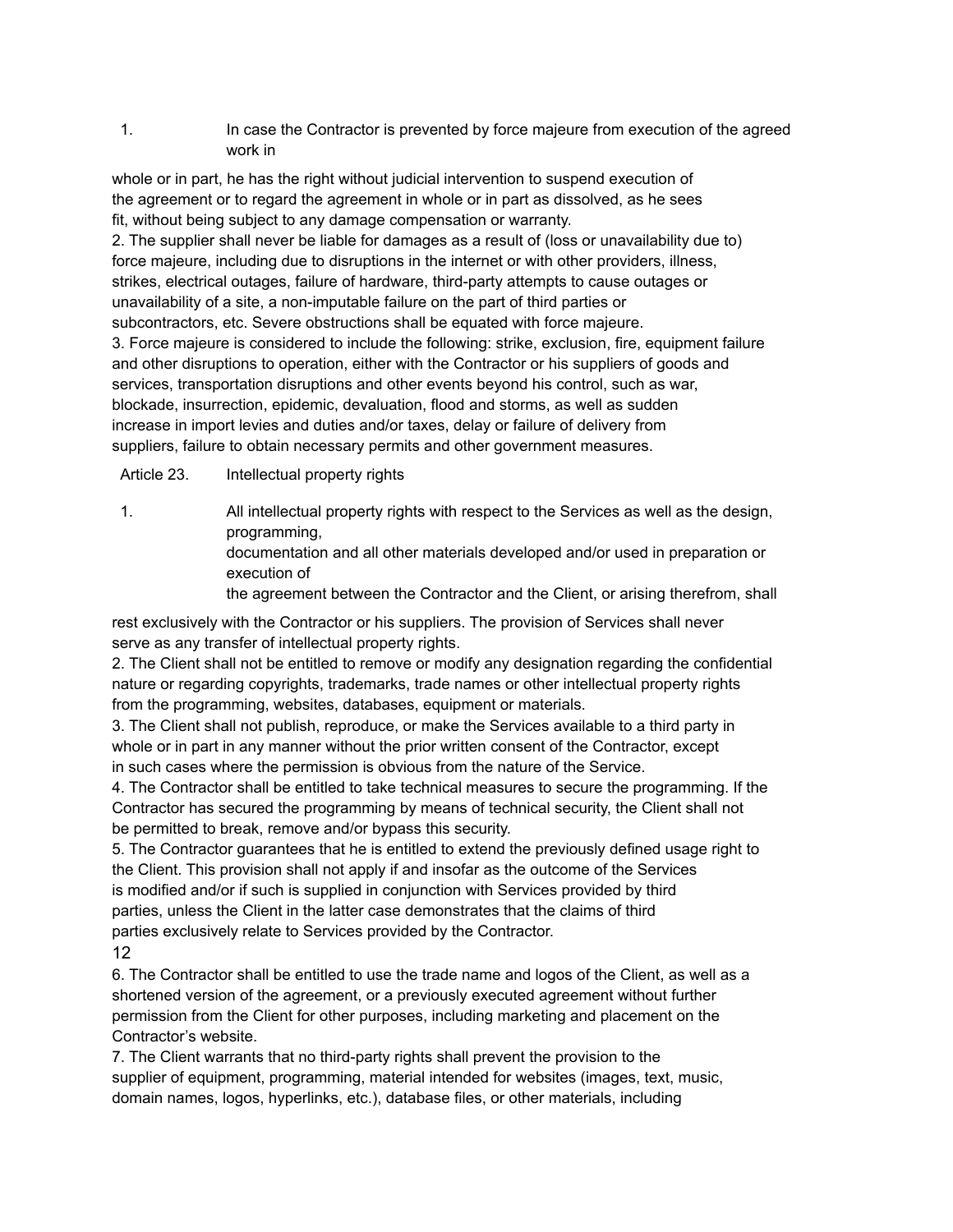design materials, with the purpose of use, processing, installation or incorporation (e.g. on a website). The client indemnifies the Contractor against any third-party claim based on the allegation that such provision, use, processing, installation or incorporation infringes any right of such third party.

### Article 24. Personal information

1. The use of the Services in some cases entails processing of personal information. In this context, the Contractor acts as a processor. In that capacity, the Contractor shall comply with all his legal obligations, insofar as the Contractor explicitly commissions the Client and the Client indemnifies the Contractor at his first request against third-party claims. By entering into this agreement, the Client commissions the Contractor to process third-party personal information within the framework of the Service.

2. Upon entering into the agreement, the Client grants express permission to process and/or store in a database both the Client's and third-party personal information for execution of the agreement.

3. At the Client's request, the Contractor shall communicate and/or modify the data processed and to be processed by the Contractor in writing or by e-mail.

### Article 25. Confidentiality

1. The Contractor shall be obligated to keep confidential all written information which the Contractor receives for execution of the agreement. The Contractor shall maintain the privacy of the data provided by the Client to the best of his ability. The Client shall be obligated to maintain the confidentiality of all private information from and about the Contractor. The Client shall also impose this obligation on his employees as well as on third parties engaged by him. 2. Information shall in any case be considered private if it is referred to as such by one of the parties.

3. A derogation from the obligation of confidentiality shall be permitted if obligated by law to do so with respect to information that:

- is already known to the Contractor prior to the start of the agreement;

- is collected independently of the Client;
- is obtained by the Contractor without lawful obligation to maintain the confidentiality of a third party;

- has already been released in the public domain by the owner.

| Article 26. | Exclusion |
|-------------|-----------|
|             |           |

- 1. The Contractor reserves the right to immediately and without prior notice exclude any use of the website if the Client in any way acts in violation of the law, public order, public decency and/or these terms and conditions.
- 2. An exclusion shall be adopted without prejudice to the right of the Contractor to take legal action and/or to claim compensation for damages.

Article 27. Disputes

1. The agreement in conjunction with these general terms and conditions reflect the agreement